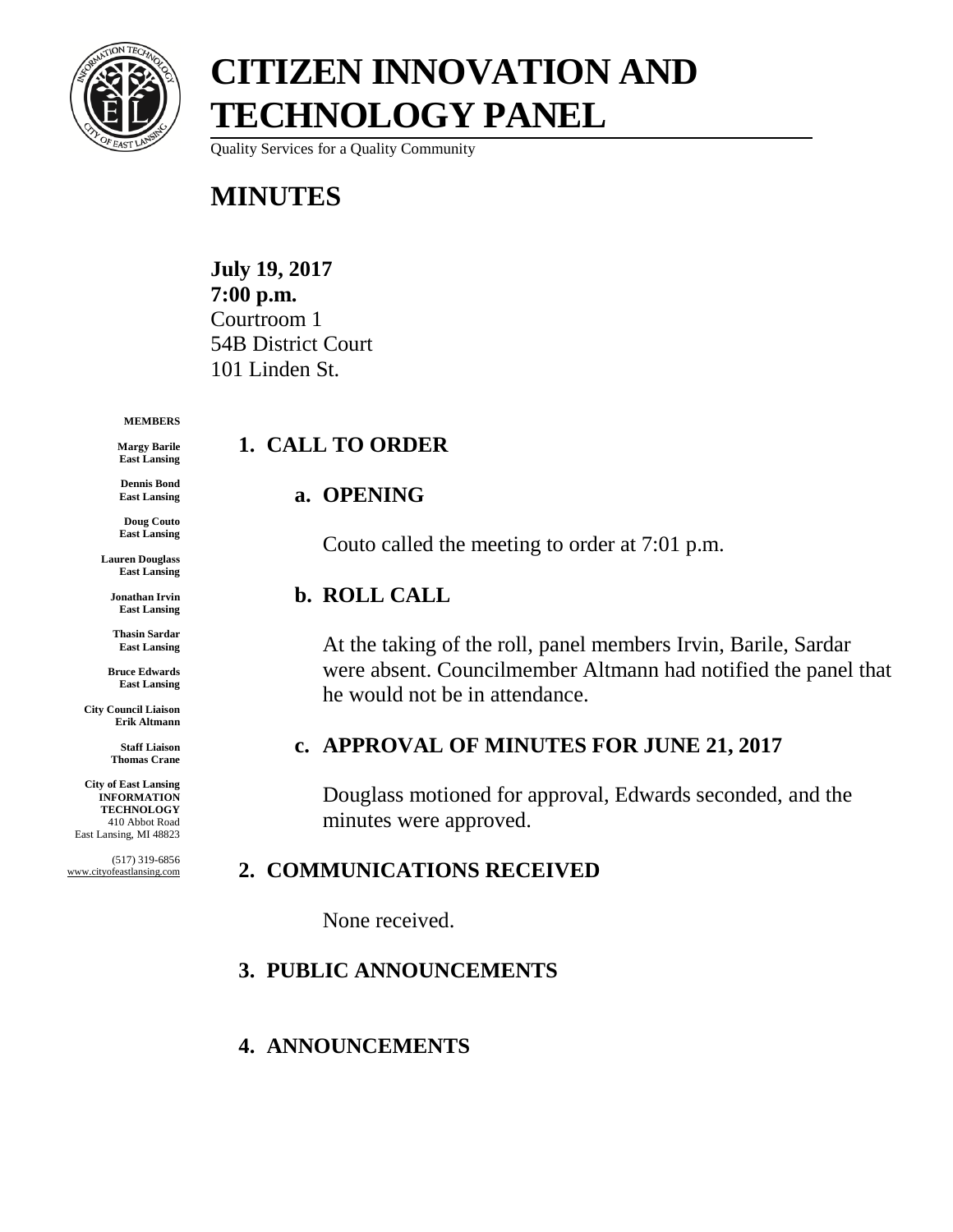Quality Services for a Quality Community

### **5. UNFINISHED BUSINESS**

Crane reported to the group his finding on a welcome packet that is already available on the city's website.

Couto reviewed the feedback received from the Neighborhood Presidents and Commissions meeting.

Edwards talked about the topic of open data as a follow-up to the surveys. Edwards also talked about Sunlight Foundation and how open data can be used at the City of East Lansing.

In response to some panel members concerns, Crane stated that the panel should consider making recommendations on how to better align technology to the city's strategic plans. Couto expressed that such a recommendation should include some specific examples that have been discussed by the panel over the past year. The group agreed to start creating a recommendation report at the next meeting.

Douglass provided an update on East Lansing Robotics Fest (September 17). Edwards volunteered to assist. He and Douglass will determine details.

Note: The event encourages children, young adults, and parents to participate in the inaugural event, being held on Sunday, September 17, 2017 from 10:00 a.m. to 2:00 p.m. in Valley Court Park. The event is FREE and open to the public. During the festival, school aged children in 1st-12th grade are welcome to partner with hosts from the Michigan State University Engineering Program, Information Technology Empowerment Center (ITEC), and East Lansing Public Library to create robots and watch them COMPETE.

The CITP would like to contact MSU to see if there are any areas of mutual interest where the City and the University may work together. Bond reported that he had some difficulty scheduling a meeting with the Chief Information Officer at Michigan State University. Edwards also informed the group that his contacts at Michigan State University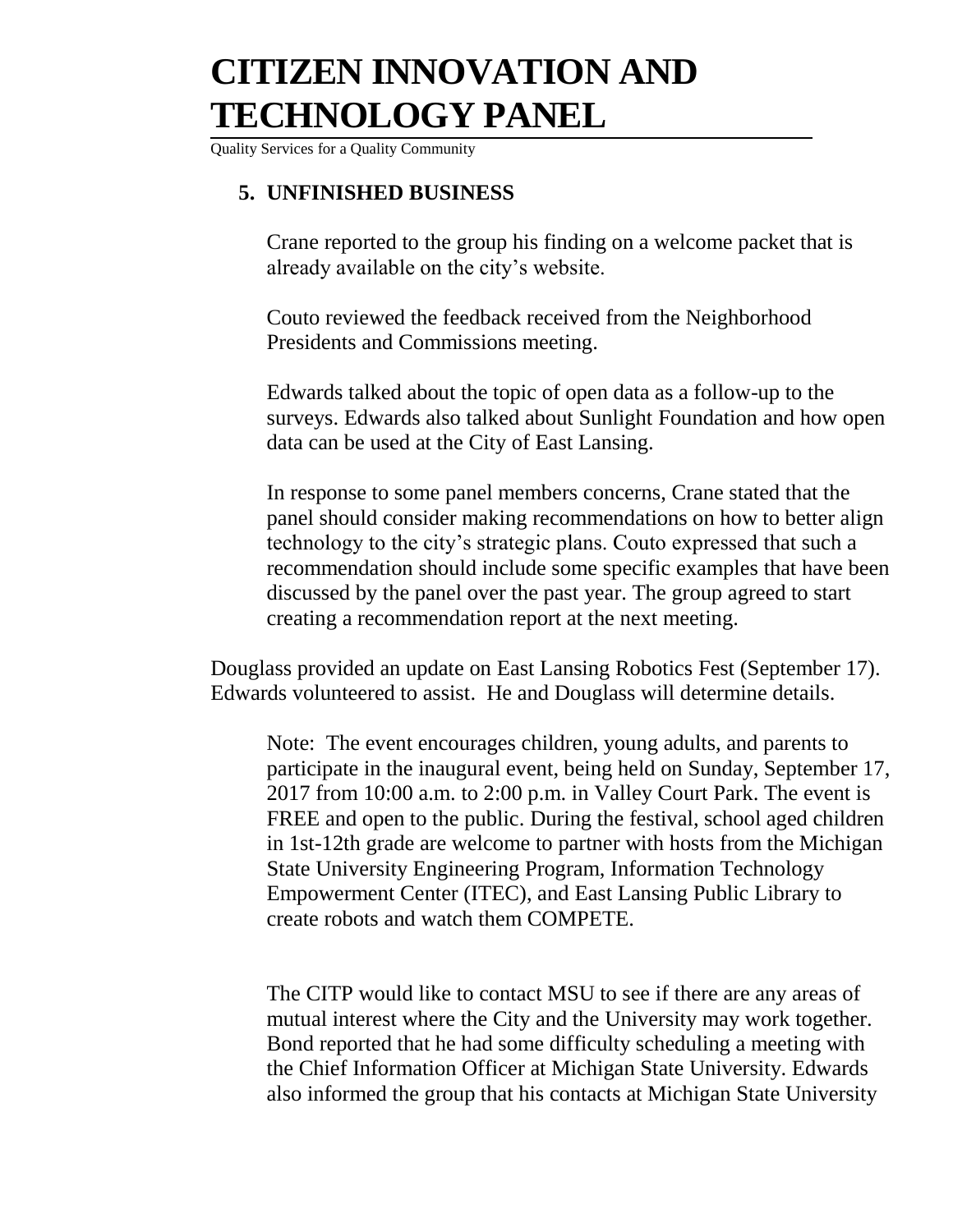Quality Services for a Quality Community

were also unavailable at this time. Couto will contact the CIO or the Assistant Vice President for Community Relations, Office of Government Affairs to facilitate a meeting with the team working on innovation and technology at the University.

### **6. NEW BUSINESS**

### **a. SENIOR COMMISSION UPDATE**

Couto met with the East Lansing Senior Commission and the team at the Prime Time Seniors program to discuss the work of the CITP and explore areas that CITP may be able to support using innovation and technology connections around the community. They are interested in working with the members of the CITP to support Prime Time program needs.

Items for the CITP to consider:

- 1. Strong interest in joint sponsorship of cyber safety programs offered by the MI Attorney General's Office. Doug Couto and Lisa Richey will work on getting a session scheduled to be part of their Fall program. We would like to recruit a sponsor to make the event a hosted light lunch.
- 2. There is a strong demand for additional instruction/help with basic browser programs. People want to learn how to use internet services such as access to electronic medical records. The current instructor is fully booked. They need additional capacity.
- 3. There is a need to connect clients with available paid and volunteer services such as transportation, yard work, snow removal, and entertainment. This may be an area for doing a code a thon.
- 4. In their most recent semiannual survey (survey monkey) of residents 55+ years old, there was a 46% response that they should offer more and expand technology related programs. Cyber safety was the most requested area of concern followed by finding e-coupons, and shopping bargains. I indicated that the CITP may be able to assist with locating resources address these needs.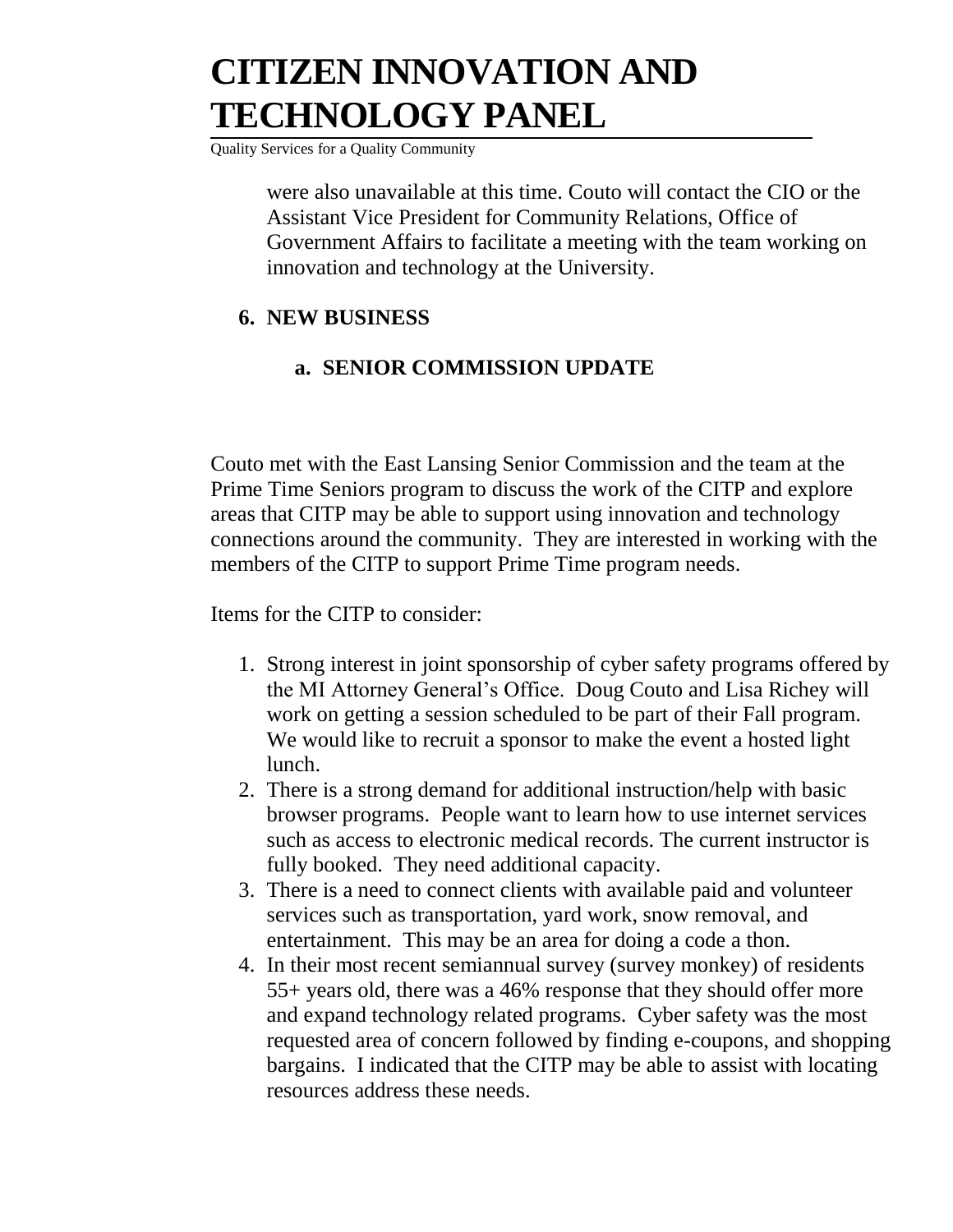Quality Services for a Quality Community

- 5. There are a good number of other topics that did not address technology but may be enhanced by using technology. These include: brain teasers, estate planning, aging in place, wellness programs, day trips, etc.
- 6. They are updating their membership form to capture info about members. While we didn't discuss it, there may be a way to address an easier way to create and manage the data base.
- 7. Couto discussed the need for having multiple channels to serve the different technology needs of their members as well as others in the EL Community.
- 8. They are moving forward to conduct a survey funded by an AARP Grant to support making East Lansing an Age Friendly Community. The lead asked for our help with crafting technology questions for the survey. (More background details about the Age Friendly Community are posted on the CITP Google drive)

ACTION ITEM**:** Decide if the CITP want to engage more proactively with the East Lansing Senior Commission and the Prime Time program. The CITP decided to move forward with the cyber safety program and assist where possible in the other areas. More discussion is needed to determine how to best engage with the Prime Time Program.

> Douglass also spoke about past interactions of PrimeTime and East Lansing Public Library and challenges related to using various funding approaches.